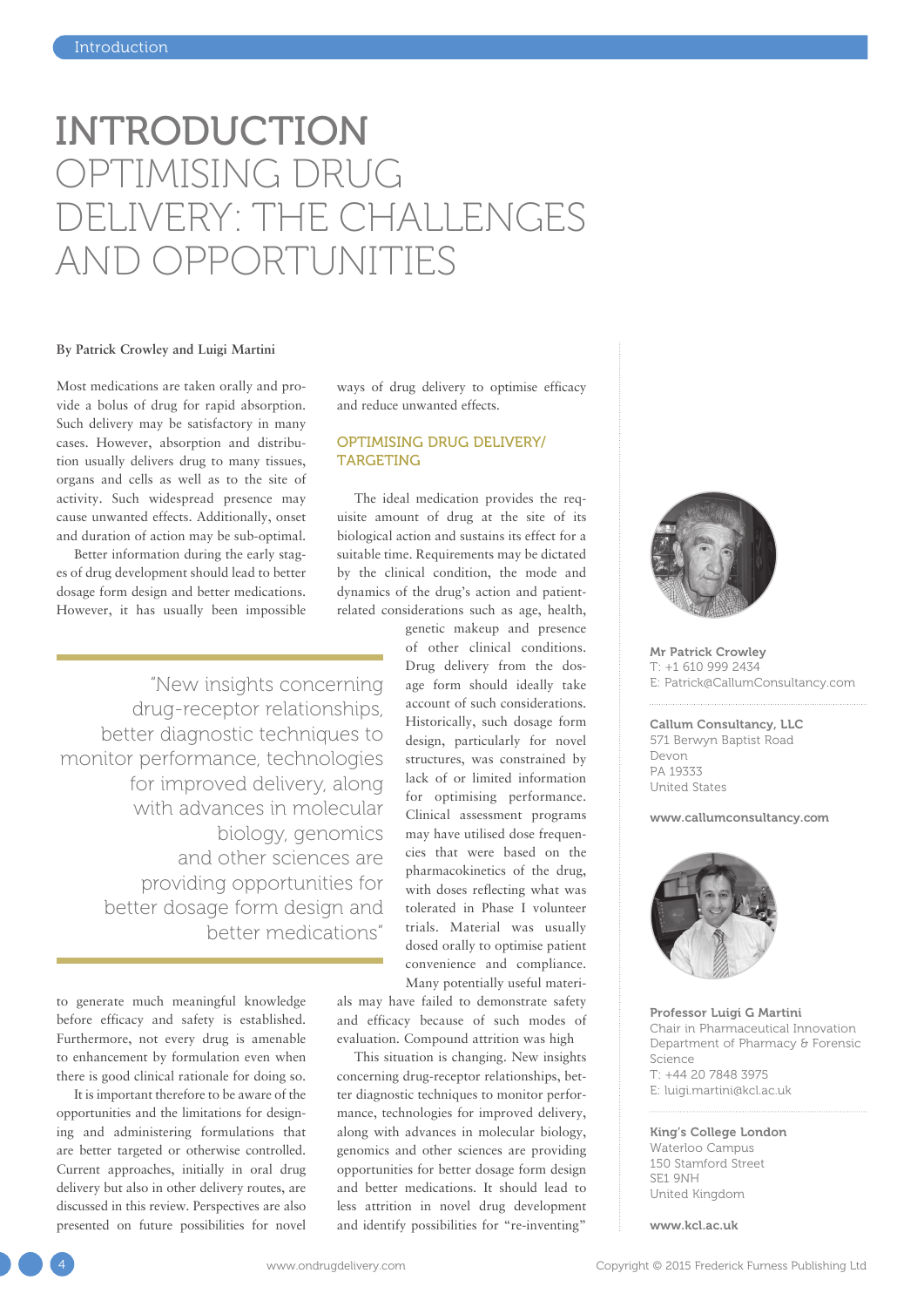(repurposing) existing drugs to improve performance in approved conditions or use in other therapeutic areas.

# DRUG DELIVERY: ORAL DOSAGE

Oral dosage is likely to remain the most popular mode of drug delivery route for a number of reasons. It is important then to be aware of the factors that might impede his mode of dosage:

- It may not be possible to provide, and sustain optimum or consistent drug levels at the intended target (site of activity)
- Time of arrival at the target (and associated onset of action) may not be optimal.
- Drug delivered to compartments other than site of action may evince undesirable effects.

#### THE GASTROINTESTINAL TRACT

A drug dosed orally can encounter several barriers, while en route to systemic compartments. It may be inactivated by low pH in the stomach or by digestive enzymes in the intestinal lumen. Designing a dosage unit to obviate such attrition may be only partially successful and confined to specific molecular constructs. Protection against pHrelated degradation can usually be achieved by coating with an acid-insoluble (enteric) coat. Other barriers are more difficult to surmount. Proteins and peptides are usually degraded by proteolytic enzymes in the small intestine such that there have been few successes in oral delivery of macromolecular entities. Consequently, most biopharmaceuticals are administered parenterally.

Rate of passage through the stomach and the intestinal tract may affect rate and extent of absorption. A unit, taken after food (full stomach) is likely to deliver drug later and less consistently to the small intestine, possibly delaying absorption and onset of action. The mechanism of drug action may be such that its effect can be sustained by maintaining plasma levels for longer periods than afforded by its pharmacokinetics. Hence, controlling drug release from the dosage form as the unit transits the gastrointestinal (GI) tract may prolong absorption and subsequent residence at the site of action.

Strategies for prolonging absorption include coating drug with polymeric materials, through which the drug diffuses gradually during gastrointestinal transit. Polymer coatings with pH-dependent solubility may achieve the same effect, drug being released as "pulses" in the intestinal location where polymer is soluble. However, transit rates in the small intestine, while relatively consistent are quite rapid *viz* 3-4 hours in healthy subjects.<sup>1</sup> This relatively short transit time may militate against prolonging an effect if drug is rapidly eliminated and has a short duration of action. Lipidic materials such as oleic can reduce intestinal transit rate to some extent; the so-called "ileal brake" effect, but amounts required generally preclude incorporation in a conveniently-sized dosage form.2

Most drugs are absorbed from the small intestine, particularly the proximal region: absorption can be less efficient in distal parts.3

A possible strategy in such cases might involve retaining the dosage unit in the stomach, drug being gradually released and passed to the intestine, prolonging absorption and extending plasma presence. Such gastro-retention might conceptually be achieved as follows:4

- The pyloric sphincter between the stomach and intestine acts as 'gatekeeper', retaining larger particles in the stomach until they are suitably digested. A gastro retentive dosage form could be based on dosage unit size. Swellable polymers have been used to coat dosage forms so that unit size increases on ingestion, extending gastric residence. Drug released at a controlled rate from the retained unit sustains delivery to the intestine to prolong absorption; or
- Formulation with mucoadhesive excipients that adhere to gastric mucosa, prolonging residence, drug being released from such units at appropriate rates; or
- Systems based on so-called floating polymers, or on high density beads to provide gastro retention.

Despite such imaginative approaches, gamma scintigraphic and other studies have shown that most if not all gastro-retentive systems perform no better than large non disintegrating dosage units, taken with a meal and possibly in the evening.4

Furthermore, the gastric emptying process can be highly variable due to factors such as food (content and nature), posture (standing/prone/sleeping/sleeping orientation) and conditions such as stress, illness and age. Such unreliability could be critical, particularly with medications where consistent onset of action is important. Thus while the goal of prolonged gastric retention is a worthy one the promise remains largely

unfulfilled and the strategy has attained little success as commercially viable products.

There have been suggestions that drugcontaining microparticles of the requisite dimensions and coated with suitable hydrophilic polymers can lodge in intestinal villi and prolong intestinal residence.<sup>5</sup> However, there is no direct evidence to demonstrate slower intestinal transit.

## PHYSICOCHEMICAL PROPERTIES OF THE DRUG

#### **Aqueous solubility:**

A drug must be in solution to pass through the intestinal wall. In general terms, if solubility is less than about 1-5 mg/ml absorption might be compromised.<sup>6</sup> However, other factors may need to be explored or considered. Material available for solubility studies, during early discovery and compound selection, may not be in the most thermodynamically stable form, or a mixture of crystalline and amorphous forms. Such materials can be more soluble than the form ultimately used, improvements to purification, isolation, crystallisation techniques providing a more thermodynamically stable but less soluble form that may be less well absorbed. Transformations to these less soluble forms are also possible during material storage or under stresses when processing.

The dynamics of precipitation and dissolution may also be important. A drug with good solubility at gastric pH might be less soluble in neutral environments but may not immediately precipitate in the intestinal milieu; absorption may not be affected. Formation of super-saturated solutions with adequate kinetic stability (solubility) may be feasible using hydrophilic polymers.<sup>7,8</sup> There can be many exceptions to general maxims relating solubility to absorption. It is important therefore to develop good understanding of factors that contribute to and maintain supersaturation to avoid transformation to the less soluble state.

Low solubility need not necessarily result in a compound being discarded. Strategies to enhance solubility, dissolution rate and absorption include using a more soluble salt, including solubilising excipients in the dosage form, reducing drug particle size among others.9 Particle size reduction, for instance to micro- or even nano-sized particles can increase dissolution rate, aiding absorption if dissolved drug is readily removed from the drug/dissolving medium interface, allowing more drug to be dissolved. Success is not guaranteed as previously mentioned factors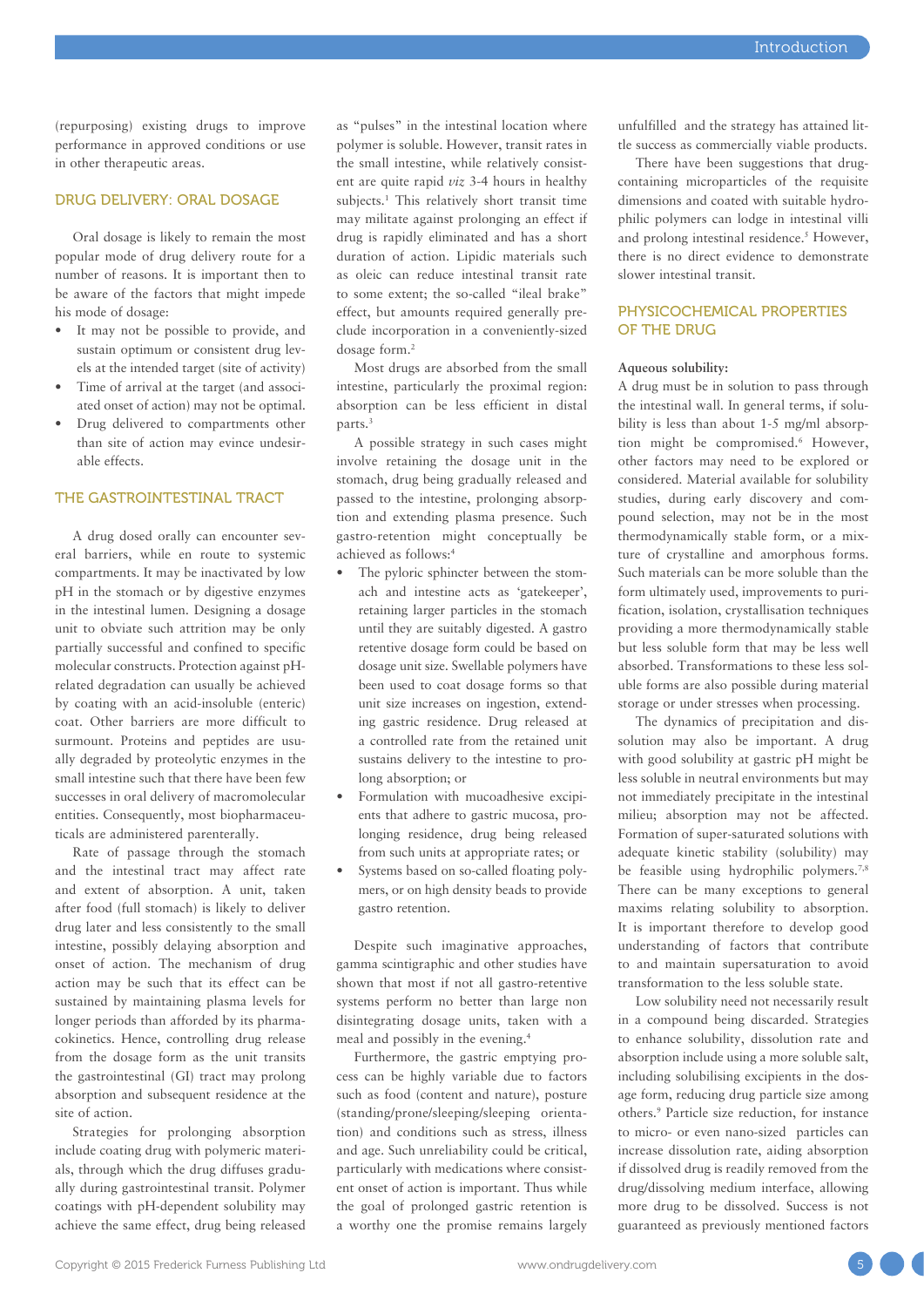| Drug           | <b>Delivery Site</b> | Indication/Category    | Presentation        |
|----------------|----------------------|------------------------|---------------------|
| Nitroglycerine | Sublingual           | Angina                 | <b>Tablet</b>       |
| Erythrityl     |                      |                        |                     |
| Isosorbide     |                      |                        |                     |
| Fentanyl       |                      | Analgesia              |                     |
| Testosterone   | <b>Buccal</b>        | Hypogonadism           | Buccal Patch        |
| Miconazole     |                      | Antifungal             | Mucoadhesive tablet |
| Verapamil      | Sublingual/Buccal    | Antihypertensive       | Chewing Gum         |
| Noscapine      |                      | Cough Suppression      |                     |
| Dimenhydrinate |                      | <b>Motion Sickness</b> |                     |

#### Figure 1: Products for intra-oral delivery.

such as site of absorption or intestinal transit rate can also be influential. Dose of drug can also be important, a high dose requiring greater volumes of dissolving medium for solubilisation. This can complicate development programs where higher doses are tolerated and more effective than originally envisaged from preclinical studies. Dose responses may not be linear.

#### **Permeability:**

Passage from the intestine to systemic compartments may involve active transport, absorption via the paracellular route or, in most cases, permeation through intestinal epithelial cells (enterocytes). Drugs best suited to this latter mode of passage are of low molecular mass and relatively lipophilic (log  $P = 1-3$ .<sup>10</sup> It may be difficult to design molecular structures that accommodate seemingly competing requirements for good aqueous solubility for dissolution (hydrophilicity) and lipophilicity to facilitate absorption. Appropriate hydrophilic/lipophilic balance is also required for passage to organs and tissues that may be the locus of drug activity. It is difficult to design a drug molecule that is "all things to all biological sites".

# INTESTINAL ENZYMATIC BARRIERS

The GI tract is replete with barriers, primed to degrade, transform or otherwise reject chemical, microbial and other harmful agents. Peptide constructs are digested by peptidases in the small intestine. This is a major barrier to oral delivery of macromolecules such as monoclonal antibodies and other protein-based drugs. Strategies to improve protein and peptide absorption have considered enzyme inhibitors, permeation enhancers, colloidal delivery systems, nanoparticulate systems and many more. All have largely failed. Indeed the wisdom of breaching defense systems to allow peptide and protein passage has been questioned because of the possibilities for opening the route to harmful viruses and the potential for disrupting digestive and absorptive processes for dietary protein.<sup>11</sup>

Intestinal absorption can also be hindered by interactions with the glycoprotein, P-glycoprotein (P-gp) and Cytochrome P450 (CYP450) enzymes in the intestinal epithelium. These can complicate and compromise absorption. Some drugs are also inhibitors of CYP450 enzymes, preventing co-administration. Non-drug materials such as components in grapefruit juice and many herbal materials are also CYP450 inhibitors. These have been considered as formulation aids, to reduce or prevent CYP450 attrition but do not seem to have been used in dosage form design. CYP450 and P-gp enzymes also play major roles in other defense systems, being present in the liver, the blood-brain barrier and other tissues and organs.

In summary, some attractive concepts are available to facilitate or optimise oral dosage. However, variables associated with the GI tract as well as patient-associated variables such as age, lifestyle, smoking, alcohol consumption, even sleep patterns and various co-morbidities, can make oral dosage less than ideal for some drugs and some clinical conditions. Furthermore, for drugs absorbed orally the first port of call is usually the liver. This organ plays a major role in transforming materials to active moieties in the case of prodrugs, or to non-active materials for disposition. Metabolism may also occur in other tissues and organs, reducing or preventing effective drug levels reaching a specific site. Other modes of delivery or targeting may warrant consideration.

# NON-ORAL, NON-INVASIVE MODES OF DRUG DELIVERY

The aforementioned vagaries of absorption and metabolic transformation can mean that only a small proportion of the drug dosed orally reaches the biological target. Moreover, drug presence in other tissues or organs can cause unwanted effects. Collateral damage of this nature has probably limited the usefulness of many compounds or arrested their progression. Prime examples concern drugs designed to be cytotoxic to cancer cells but that are also toxic to other organs, tissues or cells.

COX-2 Inhibitors are excellent anti inflammatory agents but can also cause gastric bleeding; some can also have cardiac side effects.

Parenteral administration provides a more reliable input of drug to the systemic circulation but also leads to hepatic metabolism and can "flood" the system with drug. It will not be discussed further in this review because of space constraints.

Drugs that may warrant consideration for non invasive delivery that avoids the GI tract must usually be potent as access via "less-travelled" routes is limited, these being designed to protect against ingress of harmful agents. Drug dose needs to be low. Consistency of amount delivered can also be a challenge. Nevertheless, judicious choice of drug, its form and formulation can lead to useful treatments for some clinical conditions.

#### INTRA-ORAL DELIVERY

Some drugs may be absorbed directly from the oral cavity. Amounts are modest so the route is generally only suited to low dose (potent) drugs. An additional, seemingly mundane but important requirement is that the drug should not be bitter-tasting or have other unacceptable organoleptic properties if used to treat chronic, non-acute clinical conditions. Otherwise, patient compliance may be compromised.

The sublingual region of the oral cavity possesses two vein complexes close to the surface that drain through facial and jugular veins, carrying drug directly to the heart and avoiding hepatic and gastrointestinal tract attrition: the route can be "drug sparing" as a consequence. Absorption is rapid and direct transport to cardiac muscle can provide prompt relief when treating conditions such as angina (glyceryl trinitrate) or pain.

Absorption from the buccal region of the oral cavity is slower so may provide more "controlled release". Hepatic metabolism is also avoided. Absorption can be sustained over time by formulating as bioadhesive films, possibly release controlling excipients to prolong adhesion and sustain the phar-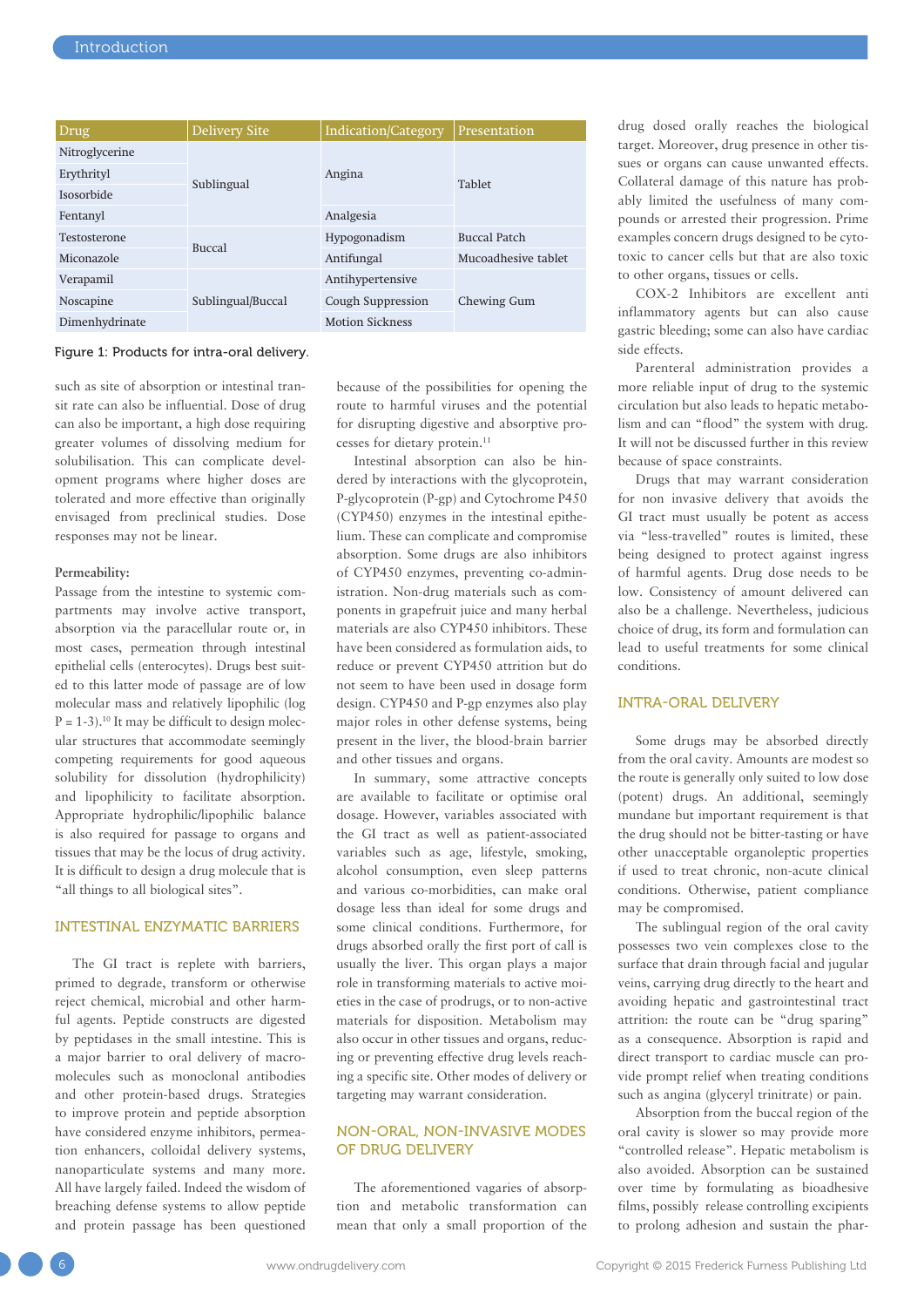macological effect (it is difficult to retain biodhesive systems sublingually; buccal presence is less intrusive). Dosing can be terminated by removing the film or bioadhesive compact.

Other examples of buccal delivery systems concern chewing gums (nicotine), buccal tablets and "fast-dissolving systems" (see Figure 1).

This route is generally only suited to high potency, low dose drugs due to the limited surface area for absorption, removal of drug in swallowed saliva and the low permeability of buccal tissue. The presence of peptidases within the buccal mucosa is a also barrier to absorption of proteins as is their large molecular mass (low diffusion co-efficients). Formulation with protease/peptidase inhibitors has been considered but success, in terms of commercial products has eluded researchers to date. A comprehensive review of possibilities and challenges concerning this mode of drug delivery from Repka *et al* was published in 2011.<sup>12</sup>

# TOPICAL DELIVERY

Topical applications may be used to treat skin bacterial and fungal infections or inflammatory conditions such as psoriasis. Product can be formulated as semi solids (creams or ointments) to prolong contact or as aerosols, foams or sprays for ease of application where skin may be sore. The formulation should be designed such that drug readily partitions from the vehicle to the outer skin layer (*stratum corneum*), where it may act as a reservoir for diffusion to dermal, sub dermal, possibly subcutaneous locations.

Ideally, there should be little or no systemic absorption although some might reach systemic compartments if skin is damaged, for instance. Preclinical safety studies should take account of such possibilities.

## TRANSDERMAL DELIVERY SYSTEMS

Transdermal systems deliver drug through the skin to evince a systemic rather than local effect. Many transdermal medications are designed in the form of an adhesive patch, providing prolonged contact and an accurate delivery area to help dose accuracy.

As a major function of the skin is as a protective barrier there are formidable barriers to this mode of drug delivery. Rate of delivery is slow so contact with the skin needs to be prolonged and the pharmacokinetics or duration of action of the drug should be relatively long. At the same time

| Drug            | Indication                                   | Comment                                   |
|-----------------|----------------------------------------------|-------------------------------------------|
| Clonidine       | Hypertension                                 |                                           |
| Fentanyl        | Post-operative pain                          | Iontophoresis (dosing can be<br>adjusted) |
| Granisetron     | Chemotherapy -induced<br>nausea and vomiting |                                           |
| Methylphenidate | <b>Attention Deficit Disorder</b>            |                                           |
| Nicotine        | <b>Smoking Cessation</b>                     |                                           |
| Nitroglycerin   | Angina                                       |                                           |
| Rivastigmine    | Dementia                                     | "Continuous" (zero order")<br>delivery    |
| Rotigatine      | Parkinsonism/Restless Leg<br>Syndrome        | Continuous delivery                       |
| Scopolamine     | <b>Motion Sickness</b>                       |                                           |
| Selegline       | Depression                                   |                                           |
|                 |                                              |                                           |

#### Figure 2: Examples of drugs formulated for transdermal delivery.

the "continuous" (zero order) that may be associated with this mode of delivery may suit some clinical conditions or mode of drug action. Peaks and troughs may be avoided and dosing can be terminated by patch removal. It may also be feasible to provide a loading dose of drug by another route (oral/ parenteral) with concomitant or follow-up transdermal application to sustain long-term presence at the site of action. Other challenges associated with transdermal delivery can concern skin sensitisation by the drug or by penetration enhancers used in the formulation to improve absorption. Site of application can also determine rate of delivery.

Various techniques and technologies have been developed to enhance transdermal delivery. Organic solvents such as propylene glycol, incorporated in the formulation can disrupt the *stratum corneum* barrier and improve penetration. Iontophoresis may boost the flux of ionisable structures, a micro current device being incorporated in the application patch. Ultrasound along with "semi-invasive" modes of delivery, such as electropororation, mechanical ablation and perforation using microneedle devices have all been considered as delivery aids.13 Such innovative concepts and activities may reflect the interest in using this route as a (relatively) non-invasive mode of delivering proteins, peptides and oligonucleotides.

Microneedle-based systems are being evaluated as, for example, a means of delivering insulin for diabetes management. However, skin and subdermal layers present formidable metabolic entry barriers. These include peptidases (as well as CYP450 metabolising enzymes) in addition to diffusional barriers (molecular size) to delivery of large molecules.14 The relatively narrow therapeutic index of insulin also requires that amounts

delivered be precise. To date no insulin-based transdermal systems are available.

Figure 2 lists examples of some Transdermal medications. A number of other products are also available for hormone replacement therapy, some containing more than one drug. These are not included in the interests of brevity.

## INHALATION

Alveolar and associated vascular epithelia are readily permeable, with abundant blood flow and large surface areas for absorption. Drug delivery to such tissue can be effective, particularly in treating local diseases and conditions. Onset of action can be rapid, and gastrointestinal and first-pass / firstattrition avoided. If the site of action is lung tissue there can be a "dose-sparing" effect, with reduced exposure to other sites. Well-established examples concern selective beta agonists such as salbutamol that readily relax bronchial smooth muscle: these are often used in combination with slower acting anti inflammatory agents such as glucocorticoids. Doses by inhalation are in the microgram range, rather than the mg levels required for oral administration that might have more widespread and undesirable longterm effects.

There was much concern when inhaled corticosteroids were first introduced for treating asthma but no significant unwanted effects have been manifested over several decades of use.

A major delivery challenge, whether the inhaled medication is in solid or droplet form concerns the tortuousity of the bronchial airways. If particle or droplet size is too large there are losses due to inertial impaction. Particles that are too small fail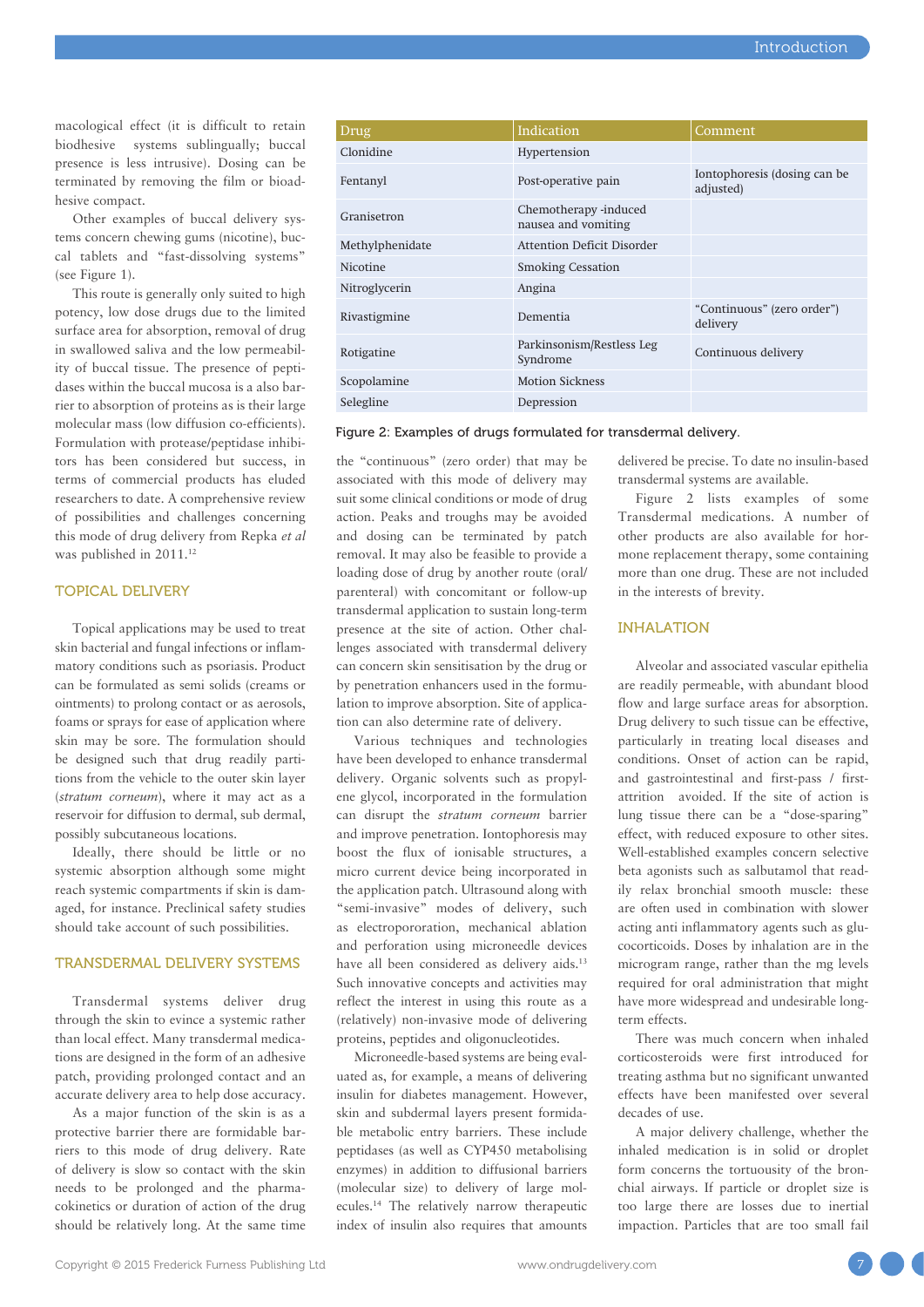to "settle" and are exhaled. Amounts delivered to alveolar tissue may accordingly be as low as 10-20% of the inhaled dose. Clinical states such as asthma and emphysema can also affect delivery of dose. This has led to the development of sophisticated particlegenerating and delivery devices, actuated by inspiration or propelled from an aerosolised container to optimise delivery attributes such as plume geometry and particle velocity, enabling more reliable, accurate and consistent dosing. An additional and important advantage with such delivery devices is capability for dose adjustment, by appropriate technology-based programming of the delivery system, providing a "personalised" dose of medication.

Other considerations for inhalation delivery include potential to elicit allergic reactions in lung tissue (drug or components such as propellants). A drug with irritant properties or which is bitter tasting is also less likely to be suitable for inhalation delivery as taste buds in the pharynx could be impacted on inspiration.

Two insulin-containing aerosol inhalation products have been approved in the US. One was withdrawn because of poor patient acceptance and suggestions, unproven, that it was associated with lung cancer risks due to deposition of insulin on lung tissue. A second product, Mannkind's Affrezza, was launched



Figure 3: Nose-to brain delivery. (Adapted from original image sourced with permission from Boundless Learning, www.boundless.com).

The susceptibility of biopharmaceutical products to degradation when dosed via the GI tract, along with their increasing prominence as medicinal agents has spurred much interest in non-invasive routes for delivering these to systemic compartments. The intranasal route is no exception. However, permeation of polar drugs and macromolecular entities like proteins and peptides is low.15 Furthermore, the nasal airways are designed to protect pulmonary tissue from hazardous materials and to hinder systemic absorption. Aerodynamic behaviors and anatomical features of the nasal regions, with the majority of droplets deposited in the anterior nasal mucosa due

"The GI tract is replete with barriers, primed to degrade, transform or otherwise reject chemical, microbial and other harmful agents. Peptide constructs are digested by peptidases in the small intestine. This is a major barrier to oral delivery of macromolecules such as monoclonal antibodies and other protein based drugs"

recently but long-term sales data is not available at the time of writing. Judgement on non-invasive delivery of insulin has accordingly to be deferred at this time.

## INTRANASAL DELIVERY

Advantages associated with intranasal delivery concern high permeability of nasal epithelia for hydrophobic drugs, an extensive underlying vascular bed, avoidance of "first-pass" hepatic metabolism and of gastro intestinal attrition.

to inertial impaction and sedimentation present significant barriers to efficient delivery. Ciliary motion and a protective mucous layer designed to intercept particles, microorganisms and other unwanted materials are additional hurdles.16 The nasal cavities can be highly sensitive to the presence of irritants; sneezing in response to a stimulus can expel a medication. The enzymatic barriers in the nasal epithelium are also similar to those hindering other modes of systemic entry: CYP450 enzymes are present at even higher levels than in liver. Peptidases and

proteases are also present.17

Reliable and efficient delivery of protein-based biopharmaceuticals by this route may be as challenging as for other non invasive modes of dosage. So-called absorption enhancers have been evaluated as a means of increasing amounts of drug that are absorbed. These present their own challenges. Bioadhesives to prolong contact may also cause mucosal damage if used chronically.

Vaccines can be administered intranasally as there is potential for inducing superior antibody response in the upper respiratory tract.18 They may be formulated as a spray mist containing muco-adhesive polymers, adhesion to the nasal mucosa improving immune response.19 Available space prevents

discussion of other modes of non-invasive delivery such as rectal, ocular, vaginal, and colonic delivery.

# FUTURE PERSPECTIVES

The locus of activity for many medicines may be within a specific organ or cell type and precise targeting by molecular design may not be feasible. In such cases drug delivery strategies warrant consideration. Two topics are considered here, namely delivery to the brain and intracellular targeting to illustrate delivery concepts being considered. These should be viewed as illustrative as they do not represent the extent of activities in the area. Many other innovative approaches are also being explored.

#### DELIVERY TO THE BRAIN

Anxiety, Depression, neurodegenerative conditions such as Alzheimer's and Parkinsonism, eating disorders, drug addiction and other clinical conditions are considered to be brain-associated.20,21 Neurodegenerative conditions in particular respond poorly to current medications. This has serious sociological and societal implications for future healthcare. Dementiarelated conditions increase exponentially with age; almost 40% of people aged 75-84 or older in the US are estimated as suffering from Alzheimer's disease.

Total healthcare spending on geriatric healthcare currently consumes approximately 16% of US GDP, 75% being spent on treating chronic illnesses. Longer lifespans are likely to inflate such numbers. Trends in many other countries are probably similar. Societal burdens could become immense.

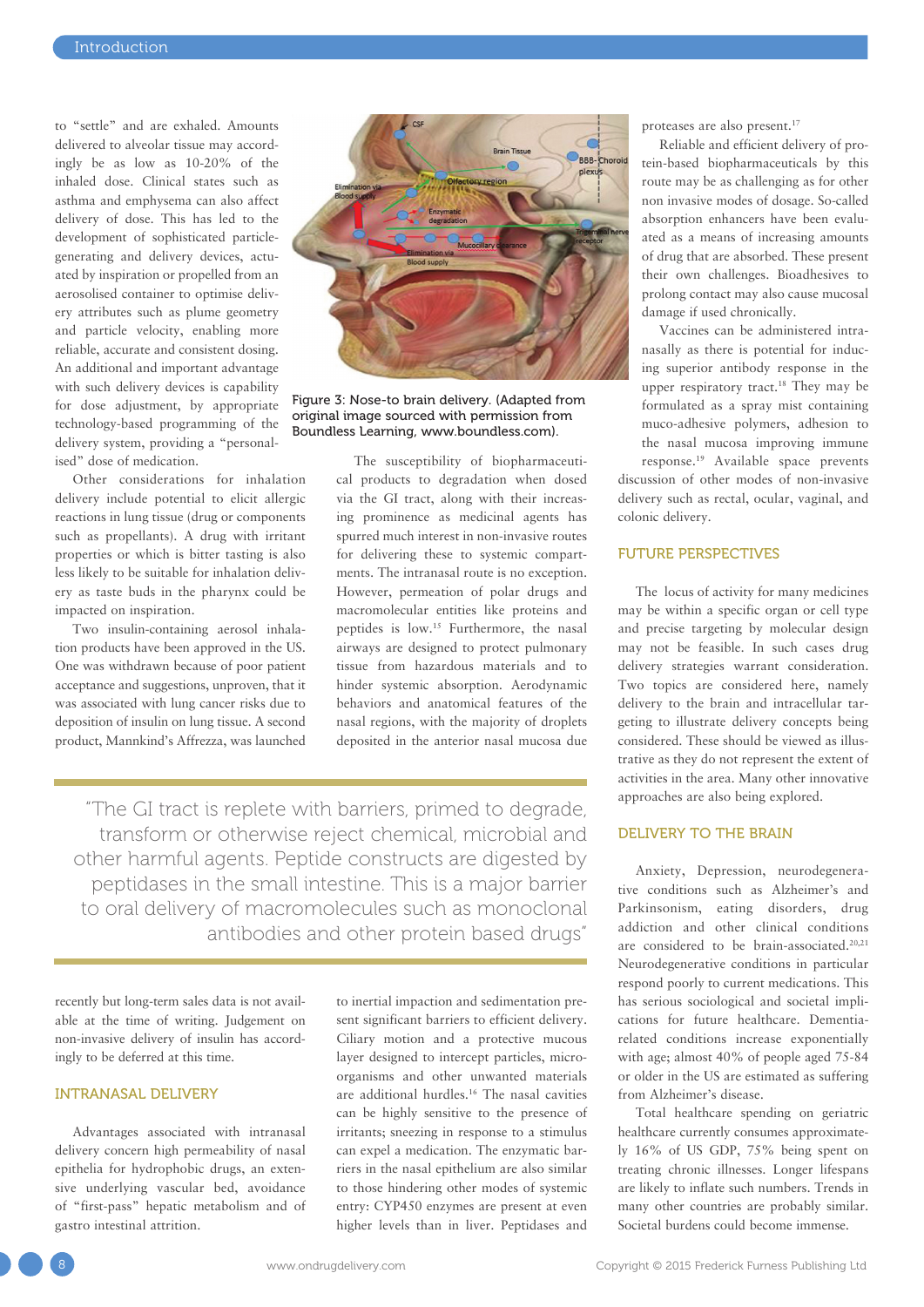The less-than-stellar records of many current medications may be due inadequate levels of drug reaching the site of activity. The blood-brain barrier (BBB) presents formidable hurdles to passage of many agents, particularly those that are polar in nature. It has been estimated that more than 98% of current drugs do not surmount this hurdle to any significant extent.<sup>23</sup>

The BBB is more readily crossed by nonpolar (lipophilic) entities but these are likely to be poorly absorbed from the GI due to their low solubility, or are metabolised in hepatic and other locations to polar structures for ready elimination. Consequently, drug discovery programs have focused to some extent on providing water-soluble drugs. Plasma protein binding also militates against brain delivery.

Drugs administered by the oral route and others already discussed in this paper are invariably transported via the bloodstream (lymph in some instances). They encounter the BBB so passage to the brain is limited. Molecular design may help lower the barrier but higher doses may be required so that sufficient passes to the brain. This may lead to "drug overload" and side effects in other organs and tissues throughout the body. Consequently there is much interest in strategies for better-targeted brain delivery.

One possibility, meriting consideration concerns passage from the upper nasal cavity via trigeminal and olfactory pathways, thereby avoiding the BBB.20,24 Aromatherapy, based on using volatile oils and other aromatic compounds as moodaltering agents is based on such concepts. Vapours rapidly reach the brain and a much lower dose than delivered conventionally might provide effective therapy if drug could be delivered as vapour.

Figure 3 provides a schematic for disposition and fate of drug administered intranasally. A fraction may be eliminated by degradation or mucociliary clearance, more may be absorbed through the anterior nasal mucosa, or by swallowing. Absorbed materials encounter and are largely recycled (rejected) at the BBB. A fraction may reach the upper nasal region and, if in suitable form, some may enter the brain via the olfactory and trigeminal conduits.

Thus, mucociliary clearance, enzymatic degradation, swallowing, possibly other modes of disposition are likely to reduce amounts reaching the upper nasal cavity. Furthermore, drug in solution or particulate form may not be in a suitable state to enter the olfactory/trigeminal pathways are unlikely to facilitate passage of liquids or solids (the usual way to effect delivery). These are structured to allow passage of vapours. Ideally, potentially useful drugs for delivery by the nose-to-brain route would be in the vapour state but few drugs are likely to have been designed with such properties in mind. Crystalline solids of good purity are usually favoured in drug discovery and development, ideally in soluble form for acceptable oral absorption.

There is evidence that brain pathology associated with conditions such as pressure, polarity, lipophilicity and surface activity.32 Such definitions might provide useful templates for molecular design, or searches for existing agents.

Other possibilities for facilitating brain entry via olfactory/trigeminal routes might utilise solutions of drug in propellants of the kind currently used for lung delivery of anti-asthma medications. The rapid vaporisation of such propellants might leave drug in vapour form for sufficiently long for passage to the brain to occur.

"Ideally, potentially useful drugs for delivery by the nose-to-brain route would be in the vapour state but few drugs are likely to have been designed with such properties in mind. Crystalline solids of good purity are usually favoured in drug discovery and development, ideally in soluble form for acceptable oral absorption"

Alzheimer's disease, depression and Parkinsonism may be related to chronic inflammatory processes. It has also become evident that the nonsteroidal anti-inflammatory agents, COX-2 Inhibitors appear to be beneficial in such conditions.<sup>21,25,26</sup>

However, small pilot trials with NSAIDs dosed orally, while providing encouraging results with Alzheimer's patients, were compromised by high dropout rate due to GI side effects.27,28

Other trials provided similarly confounding results. It would seem that the GI and other side effects of NSAID's dosed orally would constrain their use for treating or preventing such chronic conditions. However, better targeted delivery to the brain via the upper nasal cavity could avoid widespread disposition in other tissues, require much lower dosage and have a significantly better side effect profile.

The NSAID ibuprofen, and possibly other NSAID's, reportedly exhibit vapour pressure.29,30,31 Evidence of volatility of other drugs is somewhat lacking but few existing drugs would have been intentionally designed to be volatile. It is possible, however, that other well-established drugs could be isolated in volatile form; free base or acid rather than salt for instance.

There may be scope for innovative chemistry to provide material in a volatile form that retains its molecular integrity. Functional requirements for so-called odorants have been defined in terms of vapour

The extracellular-transport-nature of delivery as vapour via the upper nasal region might also facilitate rapid onset of drug action, a major benefit in brain-related conditions such as migraine or seizures. It is difficult however to conceive that macromolecular entities might be delivered in this way. Molecular mass considerations suggest that they would be unlikely to be volatile. However, claims have been made that the interferon, IFN beta -1b bypasses the BBB, being delivered preferentially to the brain via the olfactory/trigeminal route, albeit in rats.33 No reports could be found on successful delivery in humans despite the ten-year gap to this publication. Interest remains high however.

## INTRACELLULAR DELIVERY

The locus for activity of many drugs is likely to be intracellular. However, many protective systems impede cell entry very effectively. Drug constructs are being designed to overcome such barriers using strategies to capitalise on modes of cell recognition and transport, and many others. Much such activity (and innovative approaches) concern oncology drugs, solid tumours in particular being resistant to entry. At the same time the cytotoxic nature of many anticancer agents is such that the ideal drug or medication should be noncytotoxic to non-cancer cells and tissues but be activated, within the cancerous tissue or cells.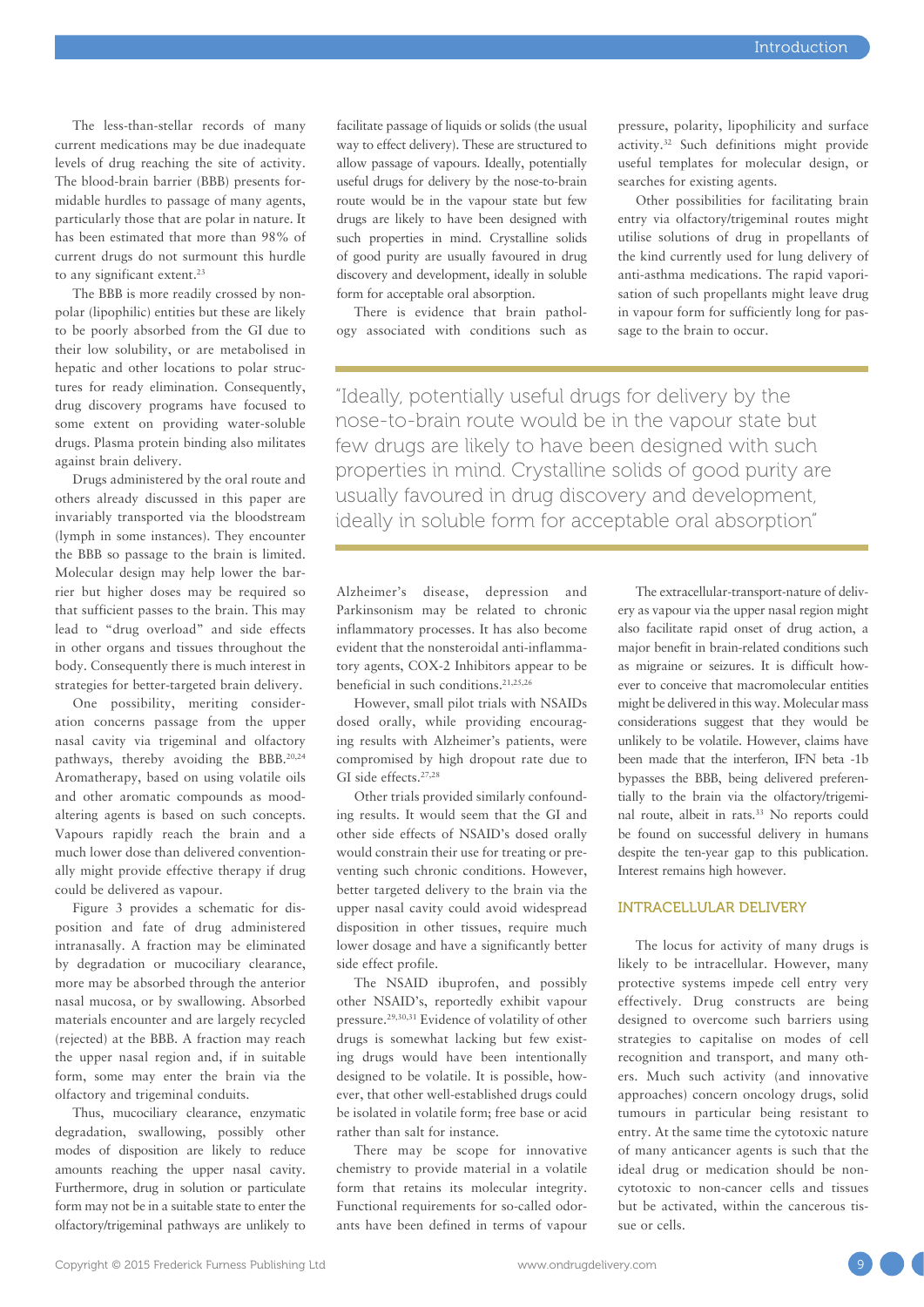

Figure 4: Hinged DNA nanobot which forms a cage to contain drug molecules. It can exist in the a) open and b) closed configurations. Reproduced with permission from the Wyss Instutute.34

Nano robots ("nanobots") have been conceived and designed with such requirements in mind, being assembled from DNA strands. DNA nanobots, in addition to being "biocompatible" also have valuable "design capability", a long single strand of DNA being capable of coupling with shorter strands to provide a suitably "sized and shaped DNA cage" to accommodate a drug. "DNA hinges" in such clam-shell-like constructs provide capability to exist in open or closed form (see Figure 4a & 4b). The closed shell, in conjunction with anchor strands within the cage and complimentary DNA linker strands attached to the drug, secure drug retention. The cage is locked by DNA double helices.<sup>34</sup>

The external surface of the nanobot is designed to recognise and dock only to cancer cells. On cell entry by the nano-

## **CONCLUSIONS**

Systems that are currently available to target or modify the delivery of drug have advantages and limitations that can be associated with the clinical condition, the patient or the molecular biology/mode of action and physical characteristics of the specific drug. There is no "one size fits all".

This review has accordingly focused on the limitations as well as the possibilities for dosage-form design so that informed choices can be considered in oral formulation programs. There is also much interest and associated activity in concepts that may provide more precise and localised drug delivery to render such materials more effective and safer. Such insights, along with better diagnostic concepts and technologies can greatly help in assessing the utility of novel

"This review has accordingly focused on the limitations as well as the possibilities for dosage-form design so that informed choices can be considered in oral formulation programs"

bot, a cancer specific protein within the cell "unlocks the cage" to release drug in a "trojan horse-like" manner. Such constructs have been shown in vitro to target a series of six different cancer cell lines: cagecontaining antibody fragments consistently induced cell apoptosis.<sup>34</sup> Such imaginative delivery concepts might conceivably serve as "platform technologies" for intracellular targeting of other therapeutic agents.

Many other innovative approaches, too numerous to reference here, are being propounded and tested for better-targeted drug delivery. Some will ultimately be successfully trialled in clinical programs and become part of the armamentarium of medical scientists in treating illness and disease.

constructs as drugs or in improving the performance of those already being used.

## ABOUT THE AUTHORS

#### **Patrick Crowley**

Patrick Crowley founded Callum Consultancy after retiring from GlaxoSmithKline as a Vice-President in Pharmaceutical Development. Crowley brings over 40 years of experience in dosage form development in R&D-based organisations. He has helped design and obtain regulatory approval for 15 commercial products including: NCEs, line extensions, semi synthetics, fermentation products and a biopharm product. He holds a Pharmacy Degree from University College Dublin.

#### **Luigi G Martini**

Luigi G Martini is Professor of Pharmaceutical Innovation at King's College London and CEO of Rainbow Medical Engineering, a specialist ultrasonic welding company. Professor Martini is the UK's first and only, Industrial Pharmacist teaching practitioner providing an important link between industry and academia.

His research interests cover the areas of personalised medicine, drug delivery and medical device engineering, where he advises a number of spin-out organisations and regulatory agencies in Europe and in the Middle East. Prior to joining King's, Martini was Senior Director of Pharmaceutical Development for Emerging Markets at GlaxoSmithKline (GSK) where he was responsible for developing affordable medicines for the BRIC economies. At GSK, he implemented the development of the DiffCORE technology which was used for the Lamictal XR once a day product. Martini is a Pharmacist and received his PhD in Drug Delivery from the University of Manchester, his MBA with distinction from the University of Liverpool, specialising in SME business failures and success. Professor Martini was made visiting Professor at John Moores University of Liverpool in 2006 and designated a Fellow of the Royal Pharmaceutical Society in 2008.

# **REFERENCES**

- *1. Davis SS, Hardy JG, Fara JW, "Transit of pharmaceutical dosage forms through the small intestine". Gut, 1986, Vol 27, pp 866-892.*
- *2. Dobson CL, Davis SS, Chauhan S, Sparrow RA, Wilding IR, "The effect of oleic acid on the human ileal brake and its implications for small intestinal transit of tablet formulations". Pharm Res, 1999, Vol 16(1), pp 92-96.*
- *3. Barr et al, "Differential Absorption of amoxicillin from the human small and large intestines". Clin Pharmacol & Therapeutics, 1994, Vol 56(3), pp 279-285.*
- *4. Coffin MD, Burke MD, in Ch 17, "Controlled Release in Oral Drug Delivery". Springer/CRS Publications.*
- *5. Autant P, Selles JP, Soula G, "Medicinal and nutritional microcapsules for oral administration". US Patent 6022562 (2000).*
- *6. Florence AT, Attwood D, "Physicochemical Principles of*